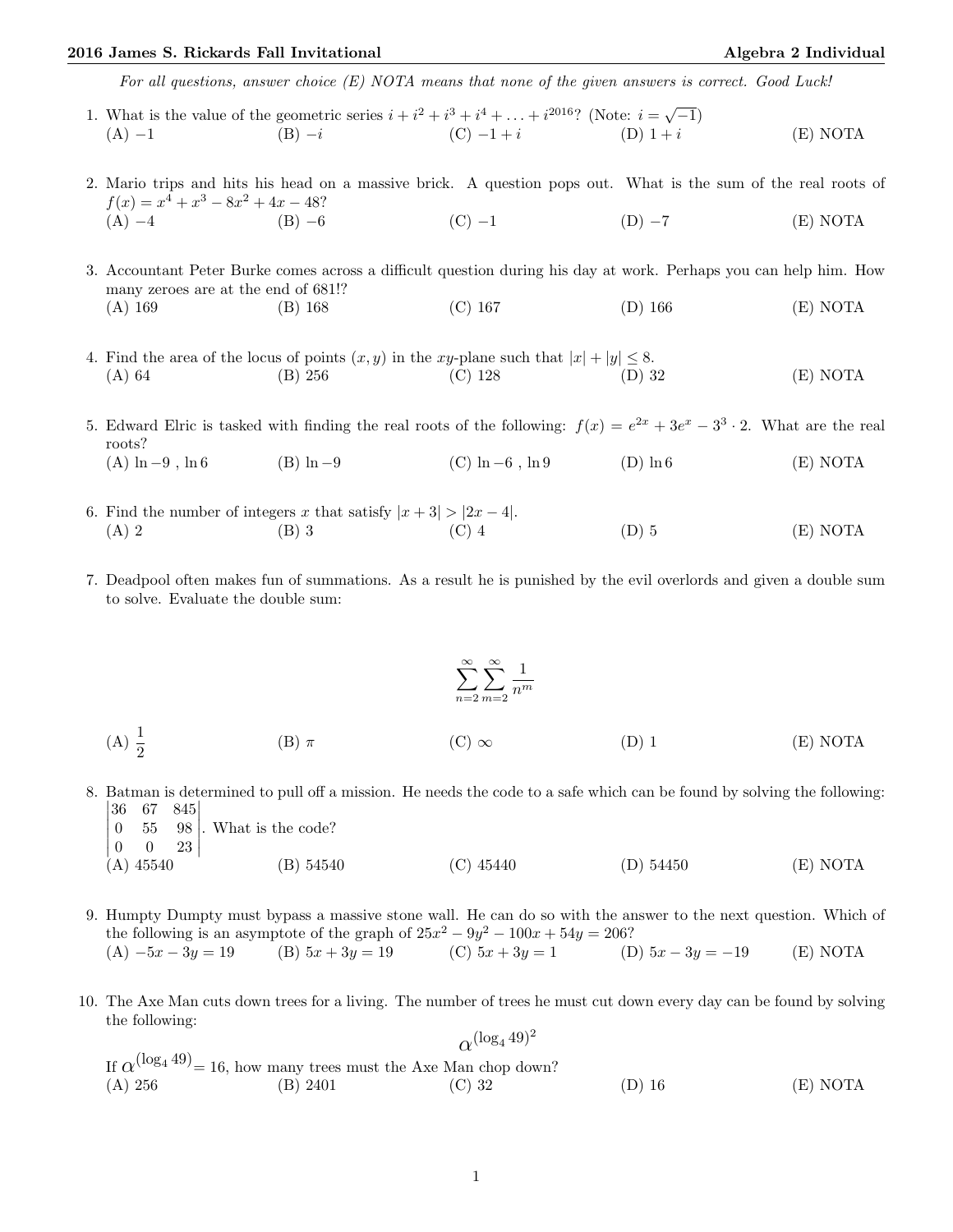## 2016 James S. Rickards Fall Invitational Algebra 2 Individual Algebra 2 Individual

(E) NOTA

11. Find all values of x such that  $\frac{x^2 - 3x}{x^2 - 3x}$  $\frac{x}{x^2-10x+24} \geq 0$ . Express the answer in interval notation.  $(A)$   $(\infty, 0]$   $\cup$   $[3, 4)$   $\cup$   $(6, \infty)$   $(B)$   $(-\infty, 4)$   $\cup$   $(6, \infty)$   $(C)$   $(-\infty, 0]$   $\cup$   $[3, 4)$   $\cup$   $(6, \infty)$   $(C)$   $(-\infty, \infty)$   $(C)$   $(-\infty, \infty)$   $(C)$   $(-\infty, \infty)$ 

12. Find the minimum distance between the line  $\frac{6}{13} - \frac{4}{13}$  $\frac{1}{13}x = y$  and the point (3,7).  $(A) \frac{97\sqrt{7}}{135}$  $\frac{7\sqrt{7}}{135}$  (B)  $\frac{97}{35}$   $\qquad \qquad$   $\qquad$   $\qquad$   $\qquad$   $\qquad$   $\qquad$   $\qquad$   $\qquad$   $\qquad$   $\qquad$   $\qquad$   $\qquad$   $\qquad$   $\qquad$   $\qquad$   $\qquad$   $\qquad$   $\qquad$   $\qquad$   $\qquad$   $\qquad$   $\qquad$   $\qquad$   $\qquad$   $\qquad$   $\qquad$   $\qquad$   $\qquad$   $\qquad$   $\qquad$   $\qquad$ 

13. What is 
$$
\sqrt{12 + \sqrt{12 + \sqrt{12 + \dots}}} + \frac{1}{2 + \frac{3}{4 + \frac{1}{2 + \frac{3}{\dots}}}}
$$

 $(A) \frac{3+\sqrt{33}}{2}$ 2 (B) 5 (C)  $3 + \sqrt{2}$  (D)  $\frac{3 \pm \sqrt{2}}{2}$ 33 2 (E) NOTA

14. Approximate the geometric series  $1 + \frac{23}{50} + \left(\frac{23}{50}\right)^2 + \ldots + \left(\frac{23}{50}\right)^{2016}$  to the nearest thousandth. (A) 0.460 (B) 1.852 (C) 2.016 (D) It cannot be solved without a calculator. (E) NOTA

- 15. Find the slope of the line that is tangent to  $y = 2x^2 + 4x$  at  $x = -1$ . (A) 0 (B) 3 (C) 6 (D) 9 (E) NOTA
- 16. Find the coordinates of the center of the circle with equation  $\alpha\beta + (-6 7i)\alpha + (-6 + 7i)\beta = 0$ , where  $\alpha = x + yi$ and  $\beta$  is the complex conjugate of  $\alpha$ . (A) (6, 7) (B)  $(-6, 7)$  (C)  $(6, -7)$  (D)  $(-6, -7)$  (E) NOTA

17. If  $z = x + yi$ , which of the following best describes the graph of  $|z + 13i - 7| = 4$ ? (A) Hyperbola (B) Circle (C) 2 intersecting lines (D) Ellipse (E) NOTA

18. Evaluate the infinite arithmetico-geometric series:  $\frac{1}{6} + \frac{1}{18}$  $\frac{1}{18} + \frac{1}{72}$  $\frac{1}{72} + \frac{1}{32}$  $\frac{1}{324} + \frac{5}{777}$  $\frac{6}{7776} + \ldots$ (A)  $\frac{1}{4}$  (B) 1 (C)  $\frac{\frac{3}{4}}{21}$  (D)  $\frac{6}{25}$ (E) NOTA

19. If  $\frac{3}{3+\sqrt{2}+\sqrt{11}}$  can be expressed in the form  $\frac{a}{3}$ √  $2-b-c$ √ 22  $\frac{b}{4}$ , find the value of  $a + b + c$ . (A) 4 (B) 12 (C) 6 (D) 2 (E) NOTA

20. How many asymptotes does the following graph have?

$$
\frac{x^3 - 12x^2 + 47x - 60}{x^2 - 7x + 12}
$$
\n(A) 1\n(B) 2\n(C) 3\n(D) 0\n(E) NOTA

21. If  $x^3 - y^3 = 180$  and  $x - y = 18$ , what is  $x^2 + 4xy + y^2$ ? (A) 10 (B) −344 (C) −304 (D) 300 (E) NOTA